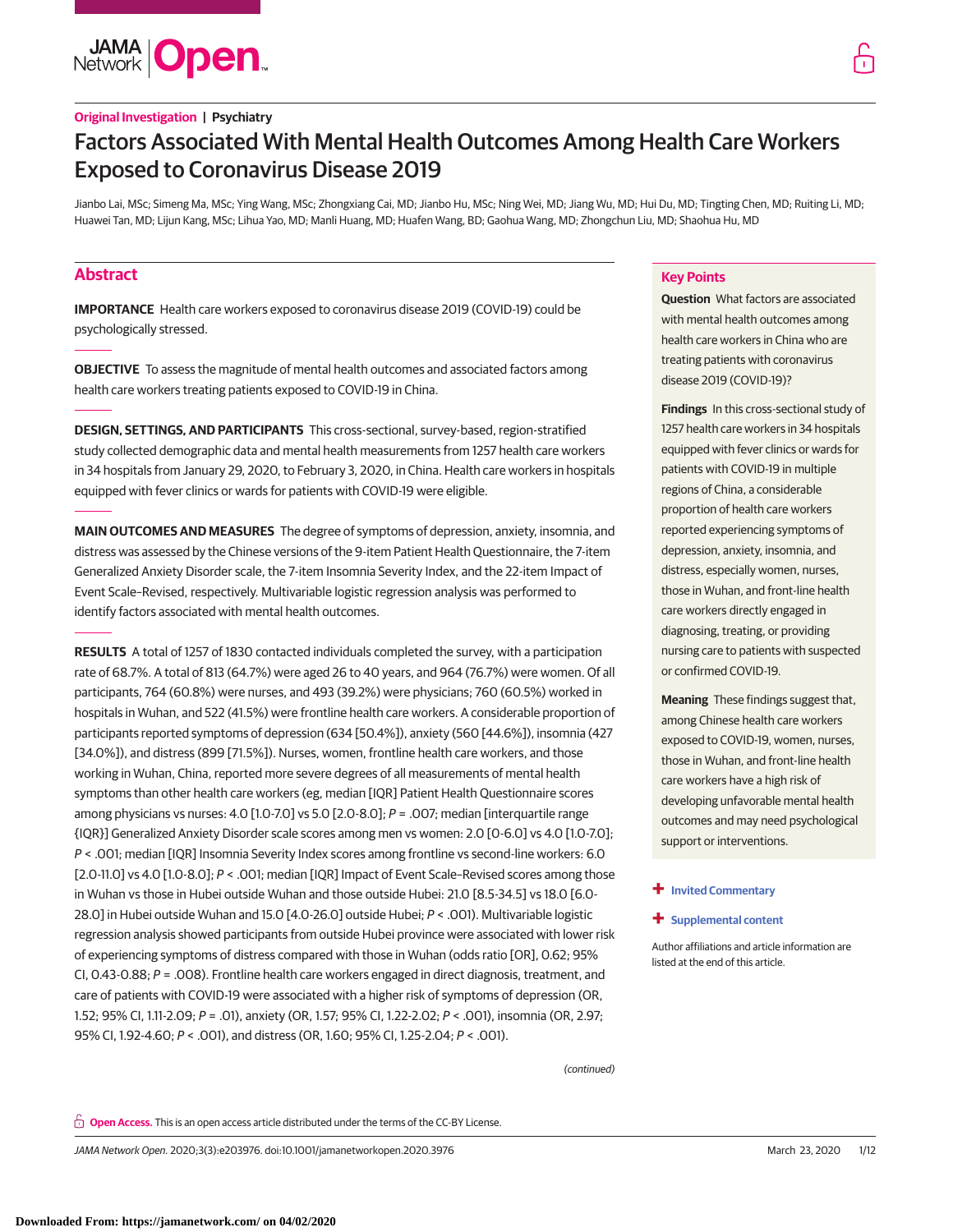#### Abstract (continued)

**CONCLUSIONS AND RELEVANCE** In this survey of heath care workers in hospitals equipped with fever clinics or wards for patients with COVID-19 in Wuhan and other regions in China, participants reported experiencing psychological burden, especially nurses, women, those in Wuhan, and frontline health care workers directly engaged in the diagnosis, treatment, and care for patients with COVID-19.

JAMA Network Open. 2020;3(3):e203976. doi[:10.1001/jamanetworkopen.2020.3976](https://jama.jamanetwork.com/article.aspx?doi=10.1001/jamanetworkopen.2020.3976&utm_campaign=articlePDF%26utm_medium=articlePDFlink%26utm_source=articlePDF%26utm_content=jamanetworkopen.2020.3976)

# **Introduction**

Since the end of December 2019, the Chinese city of Wuhan has reported a novel pneumonia caused by coronavirus disease 2019 (COVID-19), which is spreading domestically and internationally.<sup>1</sup> The virus has been named severe acute respiratory syndrome coronavirus 2 (SARS-CoV-2). In this report, we will refer to the disease, COVID-19. According to data released by the National Health Commission of China, the number of confirmed cases in mainland China has increased to 80 151 as of March 2,  $2020<sup>2</sup>$  and confirmed cases have been reported in more than a dozen other countries. Moreover, person-to-person transmission has been recorded outside mainland China.<sup>3</sup> On January 30, 2020, the World Health Organization held an emergency meeting and declared the global COVID-19 outbreak a public health emergency of international concern.<sup>4</sup>

Facing this critical situation, health care workers on the front line who are directly involved in the diagnosis, treatment, and care of patients with COVID-19 are at risk of developing psychological distress and other mental health symptoms. The ever-increasing number of confirmed and suspected cases, overwhelming workload, depletion of personal protection equipment, widespread media coverage, lack of specific drugs, and feelings of being inadequately supported may all contribute to the mental burden of these health care workers. Previous studies have reported adverse psychological reactions to the 2003 SARS outbreak among health care workers.<sup>5-8</sup> Studies showed that those health care workers feared contagion and infection of their family, friends, and colleagues,<sup>5</sup> felt uncertainty and stigmatization,<sup>5,6</sup> reported reluctance to work or contemplating resignation,<sup>6</sup> and reported experiencing high levels of stress, anxiety, and depression symptoms,<sup>7</sup> which could have long-term psychological implications.<sup>7</sup> Similar concerns about the mental health, psychological adjustment, and recovery of health care workers treating and caring for patients with COVID-19 are now arising.

Psychological assistance services, including telephone-, internet-, and application-based counseling or intervention, have been widely deployed by local and national mental health institutions in response to the COVID-19 outbreak. On February 2, 2020, the State Council of China announced that it was setting up nationwide psychological assistance hotlines to help during the epidemic situation.<sup>9</sup> However, evidence-based evaluations and mental health interventions targeting front-line health care workers are relatively scarce.

To address this gap, the aim of current study was to evaluate mental health outcomes among health care workers treating patients with COVID-19 by quantifying the magnitude of symptoms of depression, anxiety, insomnia, and distress and by analyzing potential risk factors associated with these symptoms. Participants from Wuhan city (the capital of Hubei province) and other areas inside and outside Hubei province in China were enrolled in this survey to compare interregional differences. This study aimed to provide an assessment of the mental health burden of Chinese health care workers, which can serve as important evidence to direct the promotion of mental wellbeing among health care workers.

 $\stackrel{\frown}{\Pi}$  JAMA Network Open. 2020;3(3):e203976. doi:10.1001/jamanetworkopen.2020.3976 (Reprinted) March 23, 2020 2/12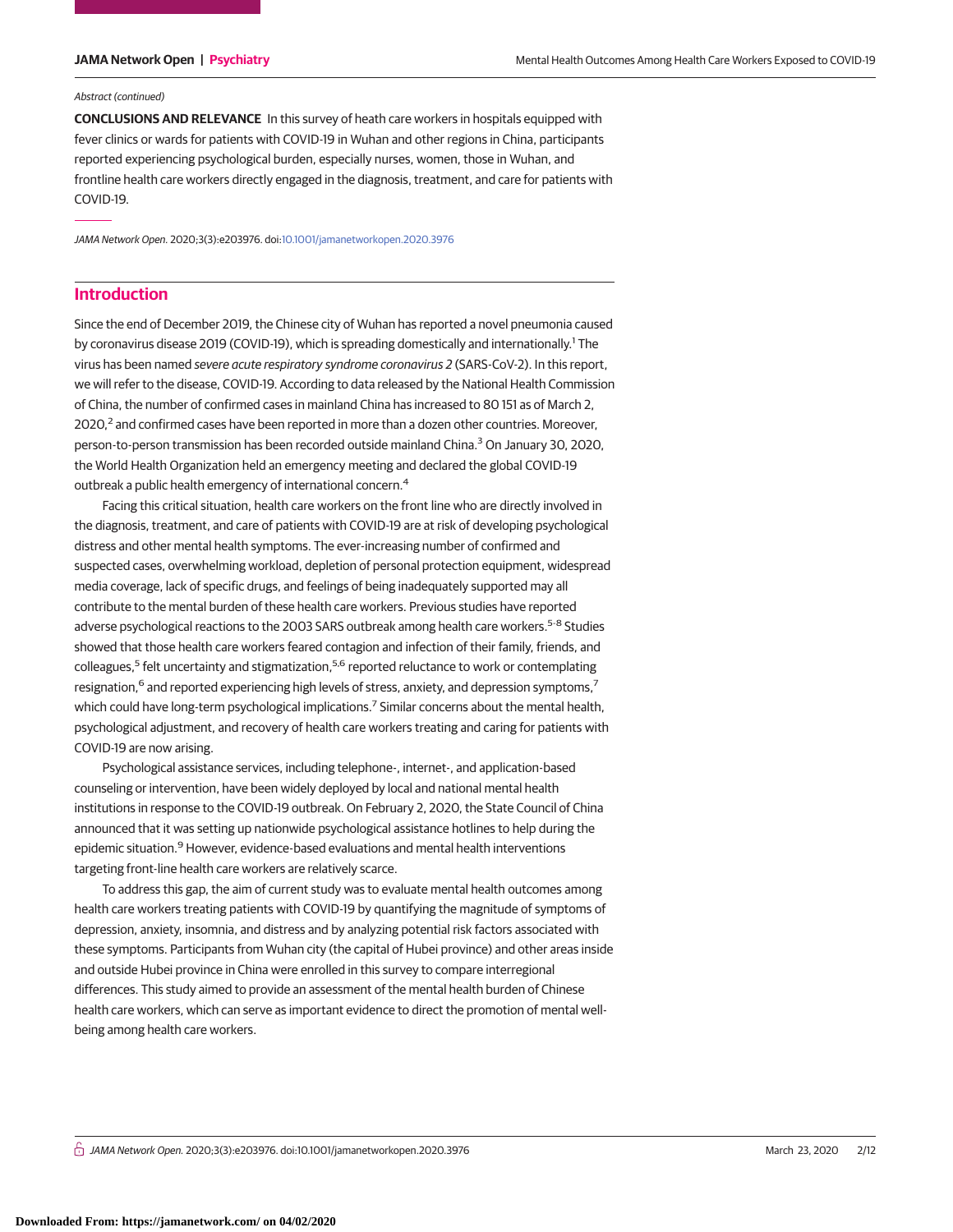# **Methods**

# **Study Design**

This study followed the American Association for Public Opinion Research [\(AAPOR\)](http://www.aapor.org/Publications-Media/AAPOR-Journals/Standard-Definitions.aspx) reporting guideline. Approval from the clinical research ethics committee of Renmin Hospital of Wuhan University was received before the initiation of this study. Verbal informed consent was provided by all survey participants prior to their enrollment. Participants were allowed to terminate the survey at any time they desired. The survey was anonymous, and confidentiality of information was assured.

The study is a cross-sectional, hospital-based survey conducted via a region-stratified, 2-stage cluster sampling from January 29, 2020, to February 3, 2020. During this period, the total confirmed cases of COVID-19 exceeded 10 000 in China. To compare the interregional differences of mental health outcomes among health care workers in China, samples were stratified by their geographic location (ie, Wuhan, other regions inside Hubei province, and regions outside Hubei province). Because Wuhan was most severely affected, more hospitals in Wuhan were sampled. Hospitals equipped with fever clinics or wards for COVID-19 were eligible to participate in this survey. A total of 20 hospitals in Wuhan (10 designated by the local government to treat COVID-19 and 10 nondesignated), 7 hospitals in other regions of Hubei province, and 7 hospitals from 7 other provinces with a high incidence of COVID-19 (1 hospital from each province) were included. In total, 34 hospitals were involved. Milestone events during the outbreak of COVID-19 and the duration of this study are presented in the eFigure in the [Supplement.](https://jama.jamanetwork.com/article.aspx?doi=10.1001/jamanetworkopen.2020.3976&utm_campaign=articlePDF%26utm_medium=articlePDFlink%26utm_source=articlePDF%26utm_content=jamanetworkopen.2020.3976)

# **Participants**

One clinical department was randomly sampled from each selected hospital, and all health care workers in this department were asked to participate in this study. The target sample size of participants was determined using the formula N =  $Z_\text{o}^2 P(1 - P) / d^2$ , in which  $a = 0.05$  and  $Z_\text{o}$  = 1.96, and the estimated acceptable margin of error for proportion d was 0.1. The proportion of health care workers with psychological comorbidities was estimated at 35%, based on a previous study of the SARS outbreak.<sup>7</sup> To allow for subgroup analyses, we amplified the sample size by 50% with a goal of at least 1070 completed questionnaires from participants.

# **Outcomes and Covariates**

We focused on symptoms of depression, anxiety, insomnia, and distress for all participants, using Chinese versions of validated measurement tools.<sup>10-13</sup> Accordingly, the 9-item Patient Health Questionnaire (PHQ-9; range, 0-27),<sup>10</sup> the 7-item Generalized Anxiety Disorder (GAD-7) scale (range, 0-21),<sup>11</sup> the 7-item Insomnia Severity Index (ISI; range, 0-28),<sup>12</sup> and the 22-item Impact of Event Scale–Revised (IES-R; range, O-88)<sup>13</sup> were used to assess the severity of symptoms of depression, anxiety, insomnia, and distress, respectively. The total scores of these measurement tools were interpreted as follows: PHQ-9, normal (0-4), mild (5-9), moderate (10-14), and severe (15-21) depression; GAD-7, normal (0-4), mild (5-9), moderate (10-14), and severe (15-21) anxiety; ISI, normal (0-7), subthreshold (8-14), moderate (15-21), and severe (22-28) insomnia; and IES-R, normal (0-8), mild (9-25), moderate (26-43), and severe (44-88) distress. These categories were based on values established in the literature.<sup>10-13</sup>

The cutoff score for detecting symptoms of major depression, anxiety, insomnia, and distress were 10, 7,<sup>14</sup> 15, and 26, respectively. Participants who had scores greater than the cutoff threshold were characterized as having severe symptoms.

Demographic data were self-reported by the participants, including occupation (physician or nurse), sex (male or female), age (18-25, 26-30, 31-40, or >40 years), marital status, educational level (≤undergraduate or ≥postgraduate), technical title (junior, intermediate, or senior), geographic location (Wuhan, Hubei province outside Wuhan, or outside Hubei province), place of residence (urban or rural), and type of hospital (secondary or tertiary). The different technical titles of respondents refer to the professional titles certificated by the hospital. Participants were asked

 $\bigcap$  JAMA Network Open. 2020;3(3):e203976. doi:10.1001/jamanetworkopen.2020.3976 (Reprinted) March 23, 2020 3/12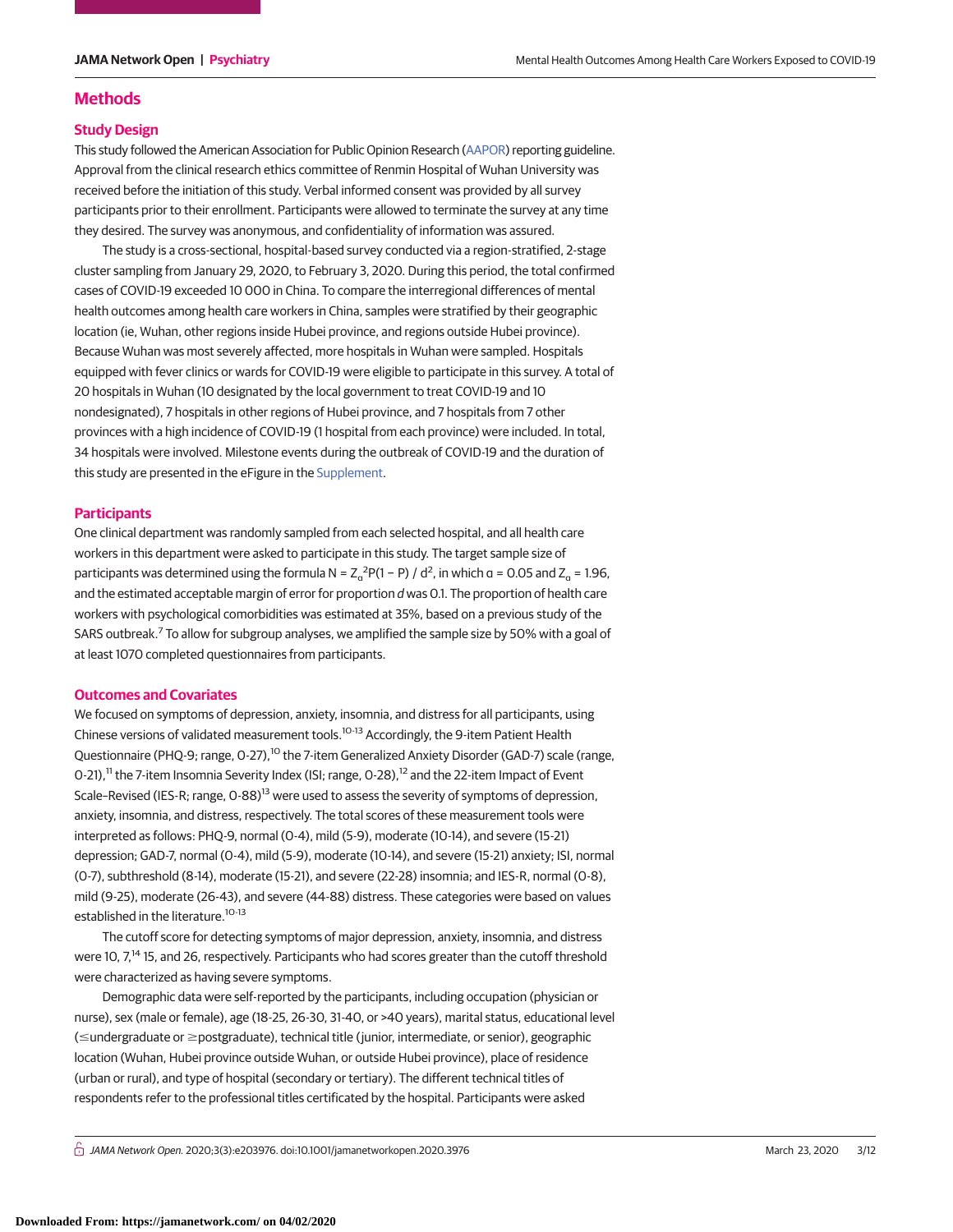whether they were directly engaged in clinical activities of diagnosing, treating, or providing nursing care to patients with elevated temperature or patients with confirmed COVID-19. Those who responded yes were defined as frontline workers, and those who answered no were defined as secondline workers.

# **Statistical Analysis**

Data analysis was performed using SPSS statistical software version 20.0 (IBM Corp). The significance level was set at  $a = 0.05$ , and all tests were 2-tailed. The original scores of the 4 measurement tools were not normally distributed and so are presented as medians with interquartile ranges (IQRs). The ranked data, which were derived from the counts of each level for symptoms of depression, anxiety, insomnia, and distress, are presented as numbers and percentages. The nonparametric Mann-Whitney U test and Kruskal-Wallis test were applied to compare the severity of each symptom between 2 or more groups. To determine potential risk factors for symptoms of depression, anxiety, insomnia, and distress in participants, multivariable logistic regression analysis was performed, and the associations between risk factors and outcomes are presented as odds ratios (ORs) and 95% CIs, after adjustment for confounders, including sex, age, marital status, educational level, technical title, place of residence, working position (first-line or second-line), and type of hospital.

# **Results**

# **Demographic Characteristics**

In the study, among the 1830 health care workers (702 [38.4%] physicians and 1128 [61.6%] nurses) asked to participate, 1257 respondents (68.7%) completed the survey. The occupational and geographic data of nonrespondents were similar to those of respondents (eTable 1 in the [Supplement\)](https://jama.jamanetwork.com/article.aspx?doi=10.1001/jamanetworkopen.2020.3976&utm_campaign=articlePDF%26utm_medium=articlePDFlink%26utm_source=articlePDF%26utm_content=jamanetworkopen.2020.3976). Of the 1257 responding participants, 493 (39.2%) were physicians, and 764 (60.8%) were nurses. The response rates for physicians and nurses were 70.2% and 67.7%, respectively. Of the participants, 760 (60.5%) worked in Wuhan, 261 (20.8%) worked in Hubei province outside Wuhan, and 236 (18.8%) worked outside Hubei province. Most participants were women (964 [76.7%]), were aged 26 to 40 years (813 [64.7%]), were married, widowed, or divorced (839 [66.7%]), had an educational level of undergraduate or less (953 [75.8%]), had a junior technical title (699 [55.6%]), and worked in tertiary hospitals (933 [74.2%]). A total of 522 participants (41.5%) were frontline health care workers directly engaged in diagnosing, treating, or caring for patients with or suspected to have COVID-19. Nearly all participants (1220 [97.1%]) lived in urban areas (**Table 1**).

# **Severity of Measurements and Associated Factors**

A considerable proportion of participants had symptoms of depression (634 [50.4%]), anxiety (560 [44.6%]), insomnia (427 [34.0%]), and distress (899 [71.5%]). Nurses, women, frontline workers, and those in Wuhan reported experiencing more severe symptom levels of depression, anxiety, insomnia, and distress (eg, severe depression among physicians vs nurses: 24 [4.9%] vs 54 [7.1%];  $P = .01$ ; severe anxiety among men vs women: 10 [3.4%] vs 56 [5.8%];  $P = .001$ ; severe insomnia among frontline workers vs second-line workers: 9 [1.7%] vs 3 [0.4%]; P < .001; severe distress among workers in Wuhan vs Hubei outside Wuhan and outside Hubei: 96 [12.6%] vs 19 [7.2%] among those in Hubei outside Wuhan and 17 [7.2%] among those outside Hubei; P < .001) (**Table 2**). Compared with those working in tertiary hospitals, participants working in secondary hospitals were more likely to report severe symptoms of depression (53 [5.6%] vs 25 [7.7%]; P = .003), anxiety (48 [5.1%] vs 18 [5.5%]; P = .046), and insomnia (10 [1.0%] vs 2 [0.6%]; P = .02) but not distress (Table 2).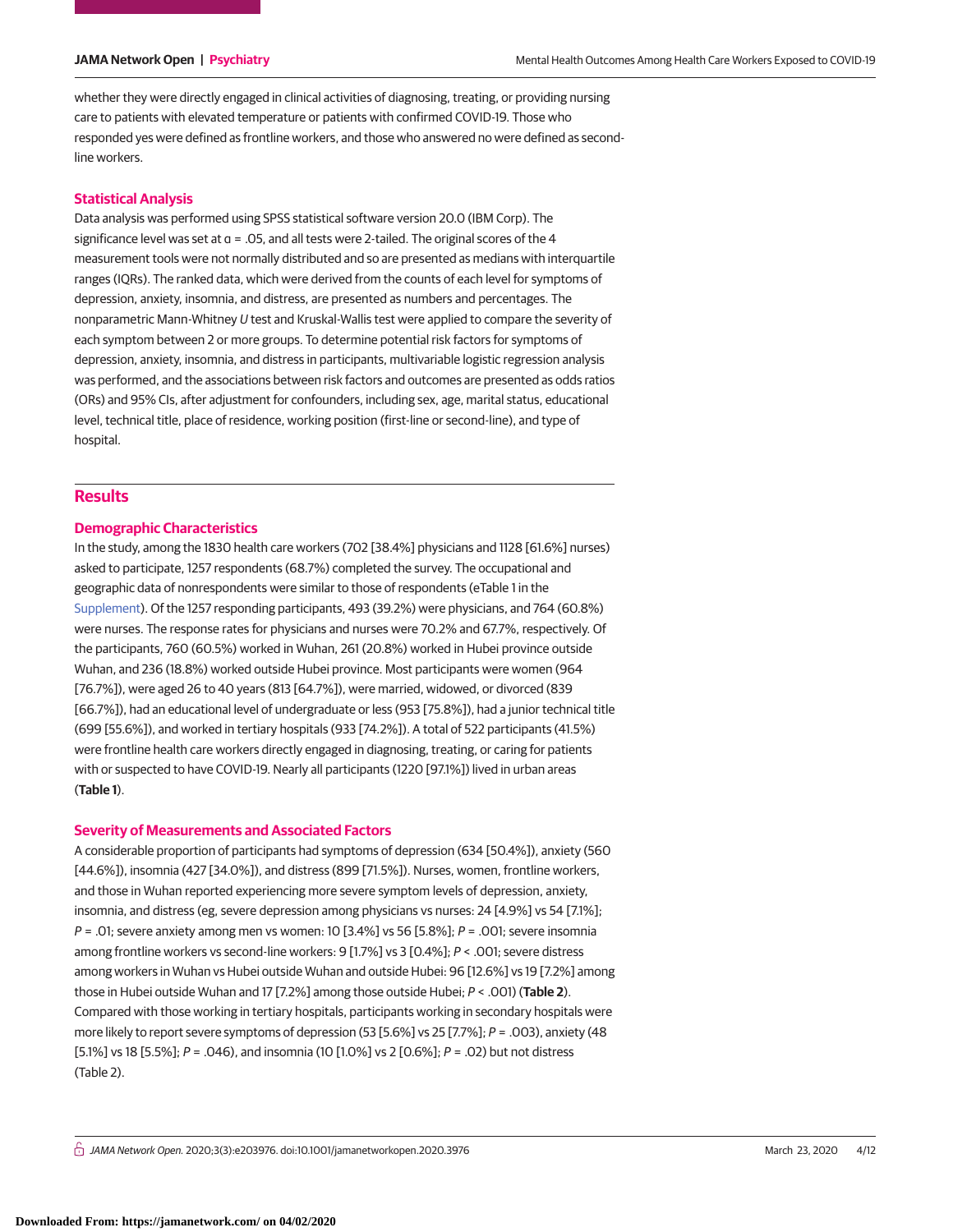# **Scores of Measurements and Associated Factors**

The median (IQR) scores on the PHQ-9 for depression, the GAD-7 for anxiety, the ISI for insomnia, and the IES-R for distress for all respondents were 5.0 (2.0-8.0), 4.0 (1.0-7.0), 5.0 (2.0-9.0), and 20.0 (7.0-31.0), respectively. Similar to findings in severity of symptoms, participants who were nurses, women, frontline health care workers, and working in Wuhan had higher scores in all 4 scales compared with those who were physicians, men, second-line health care workers, and working in Hubei province outside Wuhan or outside Hubei province (eg, median [IQR] PHQ-9 scores among physicians vs nurses: 4.0 [1.0-7.0] vs 5.0 [2.0-8.0]; P = .007; median [IQR] GAD-7 scores among men vs women: 2.0 [0-6.0] vs 4.0 [1.0-7.0]; P < .001; median [IQR] ISI scores among frontline vs secondline workers: 6.0 [2.0-11.0] vs 4.0 [1.0-8.0]; P < .001; median [IQR] IES-R scores among those in Wuhan vs those in Hubei outside Wuhan and those outside Hubei: 21.0 [8.5-34.5] vs 18.0 [6.0-28.0] in Hubei outside Wuhan and 15.0 [4.0-26.0] outside Hubei; P < .001) (**Table 3**). Compared with health care workers in tertiary hospitals, those in secondary hospitals reported higher scores on scales measuring symptoms of depression, anxiety, and insomnia (median [IQR] PHQ-9 score, 4.0 [1.0-7.0] vs 5.0 [2.0-9.0]; P < .001; median [IQR] GAD-7 score, 3.0 [0-7.0] vs 4.0 [1.0-7.0]; P = .005; median [IQR] ISI score, 4.0 [2.0-9.0] vs 6.0 [2.0-10.0]; P = .008). There were no differences in hospital status for scores of distress (median [IQR] IES-R score: workers in tertiary hospitals, 19.0 [7.0-32.0]; workers in secondary hospitals, 20.0 [6.0-31.0];  $P = .46$ ). However, frontline health care

### Table 1. Demographic and Occupational Characteristics of Responders

|                                                               | No. (%)      |            |              |            |                                 |                                  |
|---------------------------------------------------------------|--------------|------------|--------------|------------|---------------------------------|----------------------------------|
|                                                               |              | Occupation |              | Location   |                                 |                                  |
| Characteristic                                                | <b>Total</b> | Physician  | <b>Nurse</b> | Wuhan      | Hubei province<br>outside Wuhan | <b>Outside Hubei</b><br>province |
| Overall                                                       | 1257 (100)   | 493 (39.2) | 764 (60.8)   | 760 (60.5) | 261 (20.8)                      | 236 (18.8)                       |
| Sex                                                           |              |            |              |            |                                 |                                  |
| Men                                                           | 293(23.3)    | 223(45.2)  | 70(9.2)      | 146(19.2)  | 52 (19.9)                       | 95(40.3)                         |
| Women                                                         | 964 (76.7)   | 270 (54.8) | 694 (90.8)   | 614 (80.8) | 209(80.1)                       | 141(59.7)                        |
| Age, y                                                        |              |            |              |            |                                 |                                  |
| $18 - 25$                                                     | 198 (15.8)   | 10(2.0)    | 188 (24.6)   | 162(21.3)  | 32(12.3)                        | 4(1.7)                           |
| $26 - 30$                                                     | 407 (32.4)   | 126(25.6)  | 281 (36.8)   | 258 (33.9) | 111(42.5)                       | 38(16.1)                         |
| $31 - 40$                                                     | 406 (32.3)   | 200(40.6)  | 206(27.0)    | 224(29.5)  | 71(27.2)                        | 111(47.0)                        |
| >40                                                           | 246 (19.5)   | 157 (31.8) | 89 (11.6)    | 116(15.3)  | 47 (18.0)                       | 83 (35.2)                        |
| Marriage status                                               |              |            |              |            |                                 |                                  |
| Unmarried                                                     | 418 (33.3)   | 87(17.6)   | 331 (43.3)   | 314(41.3)  | 66 (25.3)                       | 38(16.1)                         |
| Married <sup>a</sup>                                          | 839 (66.7)   | 406 (82.4) | 433 (56.7)   | 446 (58.7) | 195 (74.7)                      | 198 (83.9)                       |
| <b>Education level</b>                                        |              |            |              |            |                                 |                                  |
| ≤Undergraduate                                                | 953 (75.8)   | 217(44.0)  | 736 (96.3)   | 611 (80.4) | 238 (91.2)                      | 104(44.1)                        |
| ≥Postgraduate                                                 | 304 (24.2)   | 276 (56.0) | 28(3.7)      | 149 (19.6) | 23(8.8)                         | 132 (55.9)                       |
| <b>Technical title</b>                                        |              |            |              |            |                                 |                                  |
| Junior                                                        | 699 (55.6)   | 153(31.0)  | 546 (71.5)   | 481 (63.3) | 169 (64.8)                      | 49 (20.8)                        |
| Intermediate                                                  | 378 (30.1)   | 187 (37.9) | 191 (25.0)   | 221(29.1)  | 61(23.4)                        | 96(40.7)                         |
| Senior                                                        | 180(14.3)    | 153(31.1)  | 27(3.5)      | 58(7.6)    | 31(11.8)                        | 91(38.5)                         |
| Place of residence                                            |              |            |              |            |                                 |                                  |
| Urban                                                         | 1220 (97.1)  | 474 (96.1) | 746 (97.6)   | 751 (98.8) | 247 (94.6)                      | 222(94.1)                        |
| Rural                                                         | 37(2.9)      | 19(3.9)    | 18(2.4)      | 9(1.2)     | 14(5.4)                         | 14(5.9)                          |
| Working position                                              |              |            |              |            |                                 |                                  |
| Frontline                                                     | 522(41.5)    | 176(35.7)  | 346 (45.3)   | 390 (51.3) | 72(27.6)                        | 60(25.4)                         |
| Second-line                                                   | 735 (58.5)   | 317(64.3)  | 418 (54.7)   | 370 (48.7) | 189 (72.4)                      | 176 (74.6)                       |
| Type of hospital                                              |              |            |              |            |                                 |                                  |
| Tertiary                                                      | 933 (74.2)   | 369 (74.8) | 564 (73.8)   | 538 (70.8) | 218 (83.5)                      | 177(75.0)                        |
| Secondary                                                     | 324 (25.8)   | 124(25.2)  | 200(26.2)    | 222(29.2)  | 43 (16.5)                       | 59 (25.0)                        |
| a Married category included widowed and diversed participants |              |            |              |            |                                 |                                  |

Married category included widowed and divorced participants

 $\bigcap$  JAMA Network Open. 2020;3(3):e203976. doi:10.1001/jamanetworkopen.2020.3976 (Reprinted) March 23, 2020 5/12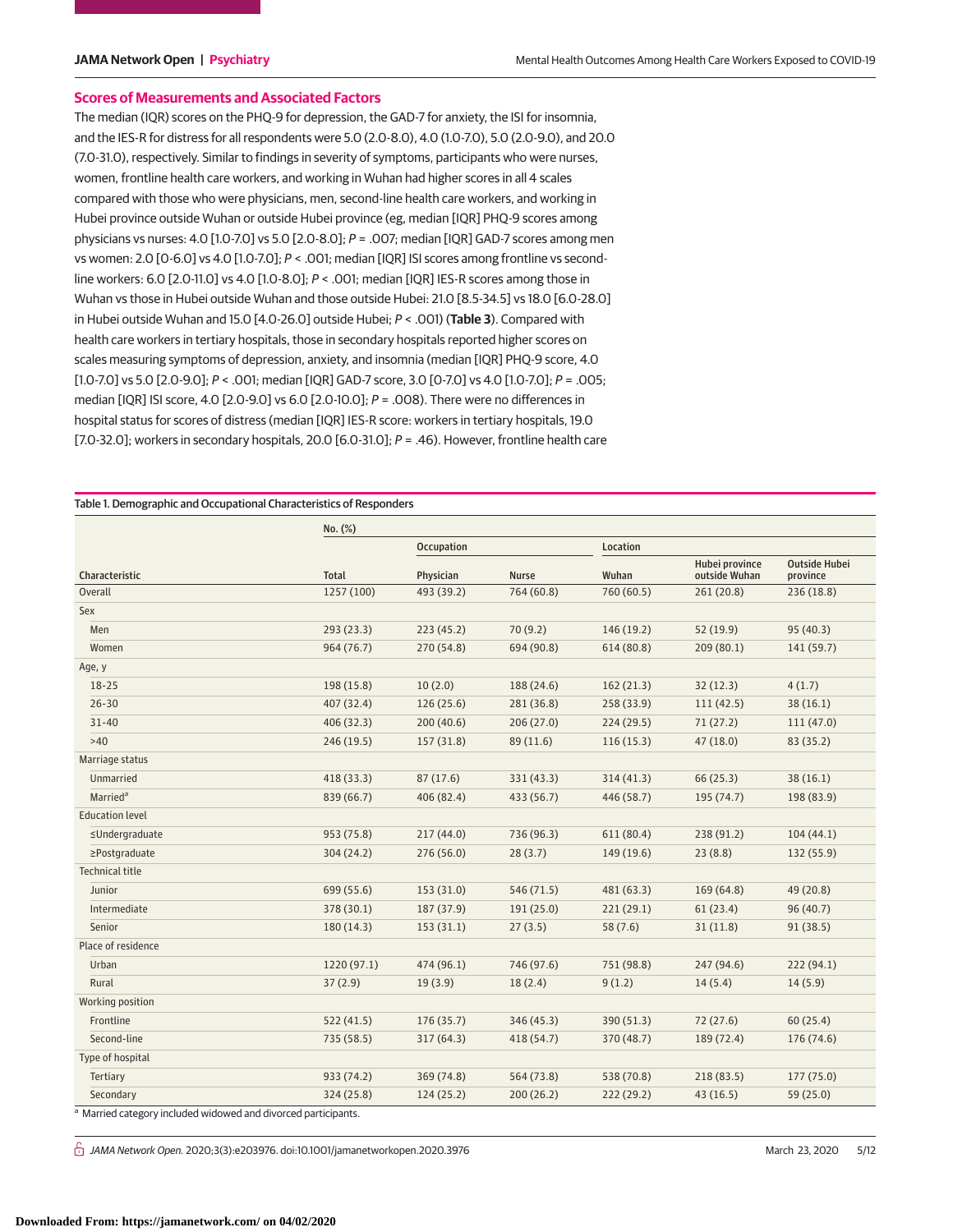|                          |                            |            | Table 2. Severity Categories of Depression, Anxiety, Insomnia, and Distress Measurements in Total Cohort and Subgroups |                |                              |            |          |                         |                                                                                                                 |          |                  |            |               |            |                                          |                                     |        |
|--------------------------|----------------------------|------------|------------------------------------------------------------------------------------------------------------------------|----------------|------------------------------|------------|----------|-------------------------|-----------------------------------------------------------------------------------------------------------------|----------|------------------|------------|---------------|------------|------------------------------------------|-------------------------------------|--------|
|                          |                            | Occupation |                                                                                                                        |                | Sex                          |            |          | <b>Working position</b> |                                                                                                                 |          | Type of hospital |            |               | Location   |                                          |                                     |        |
|                          |                            | No. (%)    |                                                                                                                        |                | %<br>$\frac{1}{2}$           |            |          | No. (%)                 |                                                                                                                 |          | No. (%)          |            |               | No. (%)    |                                          |                                     |        |
| category<br>Severity     | Total, No. (%) Physician   |            | Nurse                                                                                                                  | P value Men    |                              | Women      |          | P value Frontline       | Second-line P value Tertiary                                                                                    |          |                  | Secondary  | P value Wuhan |            | outside of<br>province<br>Wuhan<br>Hubei | province<br>Outside<br><b>Hubei</b> | Pvalue |
|                          | PHQ-9, depression symptoms |            |                                                                                                                        |                |                              |            |          |                         |                                                                                                                 |          |                  |            |               |            |                                          |                                     |        |
| Normal                   | 623(49.6)                  | 268 (54.4) | 355 (46.5)                                                                                                             |                | (58.3)<br>171(               | 452 (46.8) |          | 217 (41.5)              | 406 (55.2)                                                                                                      |          | 483 (51.7)       | 140 (43.2) |               | 335 (40.0) | 146 (55.9)                               | 142 (60.1)                          |        |
| Mild                     | 448 (35.6)                 | 157 (31.8) | 291 (38.1)                                                                                                             |                | 92(31.3)                     | 356 (36.9) |          | 211 (40.4)              | 237 (32.2)                                                                                                      |          | 326 (34.9)       | 122 (37.6) |               | 296 (38.9) | 85 (32.5)                                | 67(28.3)                            |        |
| Moderate                 | 108(8.6)                   | 44 (8.9)   | 64 (8.4)                                                                                                               | $\overline{0}$ | 21(7.1)                      | 87 (9.0)   | 5001     | 59 (11.3)               | 49 (6.6)                                                                                                        | $5001 -$ | 71 (7.6)         | 37(11.4)   | 003           | 73 (9.6)   | 19(7.2)                                  | 16(6.7)                             | 1001   |
| Severe                   | 78 (6.2)                   | 24 (4.9)   | 54(7.1)                                                                                                                |                | $\widehat{\circ}$<br>9(3.    | 69 (7.1)   |          | 35(6.7)                 | 43(5.8)                                                                                                         |          | 53 (5.6)         | 25(7.7)    |               | 56 (7.3)   | 11(4.2)                                  | 11(4.6)                             |        |
| GAD-7, anxiety           |                            |            |                                                                                                                        |                |                              |            |          |                         |                                                                                                                 |          |                  |            |               |            |                                          |                                     |        |
| Normal                   | 697 (55.4)                 | 293 (59.4) | 404 (52.9)                                                                                                             |                | (64.5)<br>189(               | 508 (52.6) |          | 253 (48.4)              | 444 (60.4)                                                                                                      |          | 533 (57.1)       | 164 (50.6) |               | 391 (51.4) | 155 (59.3)                               | 151 (63.9)                          |        |
| Mild                     | 406 (32.3)                 | 143 (29.0) | 263 (34.4)                                                                                                             |                | (4.2)<br>71(2)               | 335 (34.7) |          | 185 (35.4)              | 221 (30.0)                                                                                                      |          | 291 (31.1)       | 115(35.4)  |               | 257 (33.8) | 85 (32.5)                                | 64 (27.1)                           |        |
| Moderate                 | 88 (7.0)                   | 34 (6.9)   | 54 (7.1)                                                                                                               | 0 <sup>3</sup> | $\ddot{\text{8}}$<br>23(7    | 65 (6.7)   | .001     | 48(9.1)                 | 40(5.4)                                                                                                         | 5001     | 61(6.5)          | 27(8.3)    | .046          | 66 (8.6)   | 11(4.2)                                  | 11(4.6)                             | 001    |
| Severe                   | 66 (5.3)                   | 23 (4.7)   | 43 (5.6)                                                                                                               |                | $\overline{4}$<br>10(3)      | 56 (5.8)   |          | 36 (6.8)                | 30(4.0)                                                                                                         |          | 48(5.1)          | 18(5.5)    |               | 46 (6.0)   | 10(3.8)                                  | 10(4.2)                             |        |
| ISI, insomnia symptoms   |                            |            |                                                                                                                        |                |                              |            |          |                         |                                                                                                                 |          |                  |            |               |            |                                          |                                     |        |
| Absence                  | 830 (66.0)                 | 358 (72.6) | 472 (61.8)                                                                                                             |                | 208 (70.9)                   | 622(64.5)  |          | 310 (59.3)              | 520 (70.7)                                                                                                      |          | 635 (68.0)       | 195(60.1)  |               | 473 (62.2) | 186 (71.2)                               | 171 (72.4)                          |        |
| Subthreshold 330 (26.2)  |                            | 107 (21.7) | 223 (29.2)                                                                                                             |                | 66 (22.5)                    | 264 (27.3) |          | 148 (28.3)              | 182 (24.7)                                                                                                      |          | 227 (24.3)       | 103(31.7)  |               | 214 (28.1) | 60 (22.9)                                | 56 (23.7)                           |        |
| Moderate                 | 85 (6.8)                   | 24 (4.9)   | 61(8.0)                                                                                                                | $1001 -$       | $\widetilde{\infty}$<br>17(5 | 68 (7.0)   | 04       | 55 (10.5)               | 30(4.0)                                                                                                         | $5001 -$ | 61(6.5)          | 24 (7.4)   | 02            | 65(8.5)    | 13(4.9)                                  | 7(2.9)                              | .001   |
| Severe                   | 12(1.0)                    | 4(0.8)     | 8(1.0)                                                                                                                 |                | 6<br>2(0.                    | 10(1.0)    |          | 9(1.7)                  | 3(0.4)                                                                                                          |          | 10(1.0)          | 2(0.6)     |               | 8(1.0)     | 2(0.7)                                   | 2(0.8)                              |        |
| IES-R, distress symptoms |                            |            |                                                                                                                        |                |                              |            |          |                         |                                                                                                                 |          |                  |            |               |            |                                          |                                     |        |
| Normal                   | 358 (28.5)                 | 163 (33.1) | 195 (25.5)                                                                                                             |                | (41.6)<br>122(               | 236 (24.4) |          | 124(23.7)               | 234 (31.8)                                                                                                      |          | 259 (27.7)       | 99 (30.5)  |               | 190 (25.0) | 76(29.1)                                 | 92(38.9)                            |        |
| Mild                     | 459 (36.5)                 | 167 (33.9) | 292 (38.2)                                                                                                             |                | 88 (30.0)                    | 371 (38.4) |          | 178 (34.0)              | 281 (38.2)                                                                                                      |          | 349 (37.4)       | 110(33.9)  |               | 272 (35.7) | 106 (40.6)                               | 81 (34.2)                           |        |
| Moderate                 | 308 (24.5)                 | 120 (24.3) | 188 (24.6)                                                                                                             | $\overline{0}$ | 59 (20.1)                    | 249 (25.8) | $5001 -$ | 146 (27.9)              | 162 (22.0)                                                                                                      | 5001     | 231 (24.7)       | 77 (23.7)  | 0.81          | 202 (26.5) | 60(22.9)                                 | 46 (19.4)                           | 1001   |
| Severe                   | 132 (10.5)                 | 43 (8.7)   | 89 (11.6)                                                                                                              |                | 24 (8.1)                     | 108 (11.2) |          | 74(14.1)                | 58 (7.8)                                                                                                        |          | 94 (10.0)        | 38 (11.7)  |               | 96 (12.6)  | 19(7.2)                                  | 17(7.2)                             |        |
|                          |                            |            | Abbreviations: GAD-7, 7-item Generalized Anxiety Disorder; IES-R, 22-item                                              |                |                              |            |          |                         | Impact of Event Scale-Revised; ISI, 7-item Insomnia Severity Index; PHQ-9, 9-item Patient Health Questionnaire. |          |                  |            |               |            |                                          |                                     |        |

 $\hat{\bigcirc}$  JAMA Network Open. 2020;3(3):e203976. doi:10.1001/jamanetworkopen.2020.3976 (Reprinted) March 23, 2020 6/12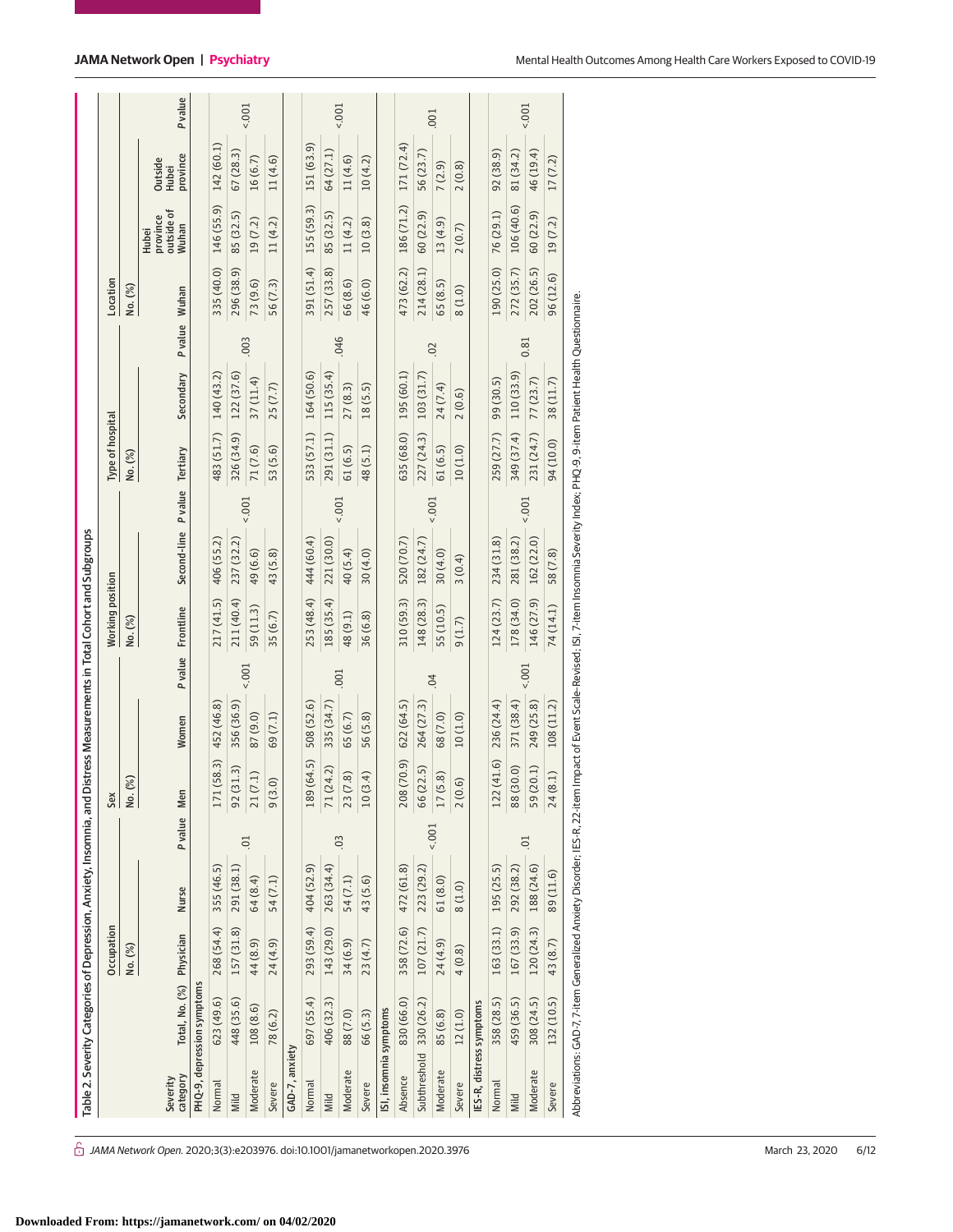|                                                                                                                                                                                                                     |                                              | Occupation                        |                          |         | Sex                            |                                   |                 | Working position                                                   |                                                                        | Type of hospital                                         |                    |       | Geographic location   |                                                                     |                               |                |
|---------------------------------------------------------------------------------------------------------------------------------------------------------------------------------------------------------------------|----------------------------------------------|-----------------------------------|--------------------------|---------|--------------------------------|-----------------------------------|-----------------|--------------------------------------------------------------------|------------------------------------------------------------------------|----------------------------------------------------------|--------------------|-------|-----------------------|---------------------------------------------------------------------|-------------------------------|----------------|
|                                                                                                                                                                                                                     |                                              | Median (IQR)                      |                          |         | Median (IQR)                   |                                   |                 | Median (IQR)                                                       |                                                                        | Median (IQR)                                             |                    |       | Median (IQR)          |                                                                     |                               |                |
| Scale                                                                                                                                                                                                               | median (IQR) Physician Nurse<br>Total score, |                                   |                          | P value | Men                            | Women                             |                 |                                                                    | P value Frontline Second-line P value Tertiary Secondary P value Wuhan |                                                          |                    |       |                       | province<br>outside of<br>Wuhan<br><b>Hubei</b>                     | province<br>Outside<br>Hubei  | <b>P</b> value |
| PHQ-9, depression 5.0<br>symptoms                                                                                                                                                                                   | $(2.0 - 8.0)$                                | $(1.0-7.0)$ $(2.0-8.0)$<br>4.0    | 5.0                      |         | $(0-7.0)$<br>3.0               | $(2.0 - 8.0)$<br>5.0              |                 | $(2.0-9.0)$ $(1.0-7.0)$<br>$0.001$ 6.0                             | 4.0                                                                    | $\leq 0.01$ 4.0<br>(1.0-7.0) $(2.0-9.0)$ $\leq 0.01$ 5.0 |                    |       |                       | $(2.0-8.0)$ $(1.0-7.0)$ $(0-7.0)$<br>4.0                            | 3.0                           | $\frac{1}{2}$  |
| GAD-7, anxiety<br>symptoms                                                                                                                                                                                          | $(1.0 - 7.0)$                                | $(0-7.0)$                         | $(1.0 - 7.0)$            | 008     | $(0 - 6.0)$<br>2.0             | $(1.0 - 7.0)$                     | $\frac{1}{100}$ | $\begin{array}{cc} 5.0 & 3.0 \\ (1.0-7.0) & (0.0-6.5) \end{array}$ |                                                                        | $(0.7001)$ 3.0                                           | $4.0$<br>(1.0-7.0) | 005   | $(1.0-7.0)$ $(0.6.0)$ |                                                                     | $(0 - 6.0)$<br>$\overline{a}$ | 5001           |
| ISI, insomnia<br>symptoms                                                                                                                                                                                           | $(2.0 - 9.0)$                                |                                   | $(1.0-8.0)$ $(2.0-10.0)$ | 5001    | $(1.0-8.0)$ $(2.0-9.0)$<br>3.0 |                                   |                 | $(2.001 \t 6.0 \t 4.0 \t 4.0 \t 4.0 \t (1.0-8.0))$                 |                                                                        | $(0.014.0$<br>$(2.0-9.0)$ $(2.0-10.0)$                   |                    |       |                       | $\begin{array}{cc} 5.0 & 4.0 \\ (2.0-10.0) & (1.0-8.0) \end{array}$ | $(1.0 - 8.0)$                 | 5001           |
| IES-R. distress<br>symptoms                                                                                                                                                                                         | $(7.0 - 31.0)$<br>20.0                       | $(5.0-30.0)$ $(8.0-32.0)$<br>18.0 | 20.5                     | $009$ . | 14.0                           | $(3.0-28.0)$ $(9.0-32.0)$<br>21.0 |                 | $(0.001 \t 22.5 \t 17.0 \t (9.0-35.0) \t (5.5-28.5))$              |                                                                        | $(7.0-32.0)$ $(6.0-31.0)$<br>$0.02$ 19.0 $20.0$          |                    | $-46$ |                       | $21.0$ 18.0 15.0<br>(8.5-34.5) (6.0-28.0) (4.0-26.0)                |                               | $5001 -$       |
| Abbreviations: GAD-7, 7-item Generalized Anxiety Disorder; IES-R, 22-item Impact of Event Scale-Revised: IQR, interquartile range; ISI, 7-item Insomnia Severity Index; PHQ-9, 9-item Patient Health Questionnaire. |                                              |                                   |                          |         |                                |                                   |                 |                                                                    |                                                                        |                                                          |                    |       |                       |                                                                     |                               |                |

 $\hat{\bigcirc}$  JAMA Network Open. 2020;3(3):e203976. doi:10.1001/jamanetworkopen.2020.3976 (Reprinted) March 23, 2020 7/12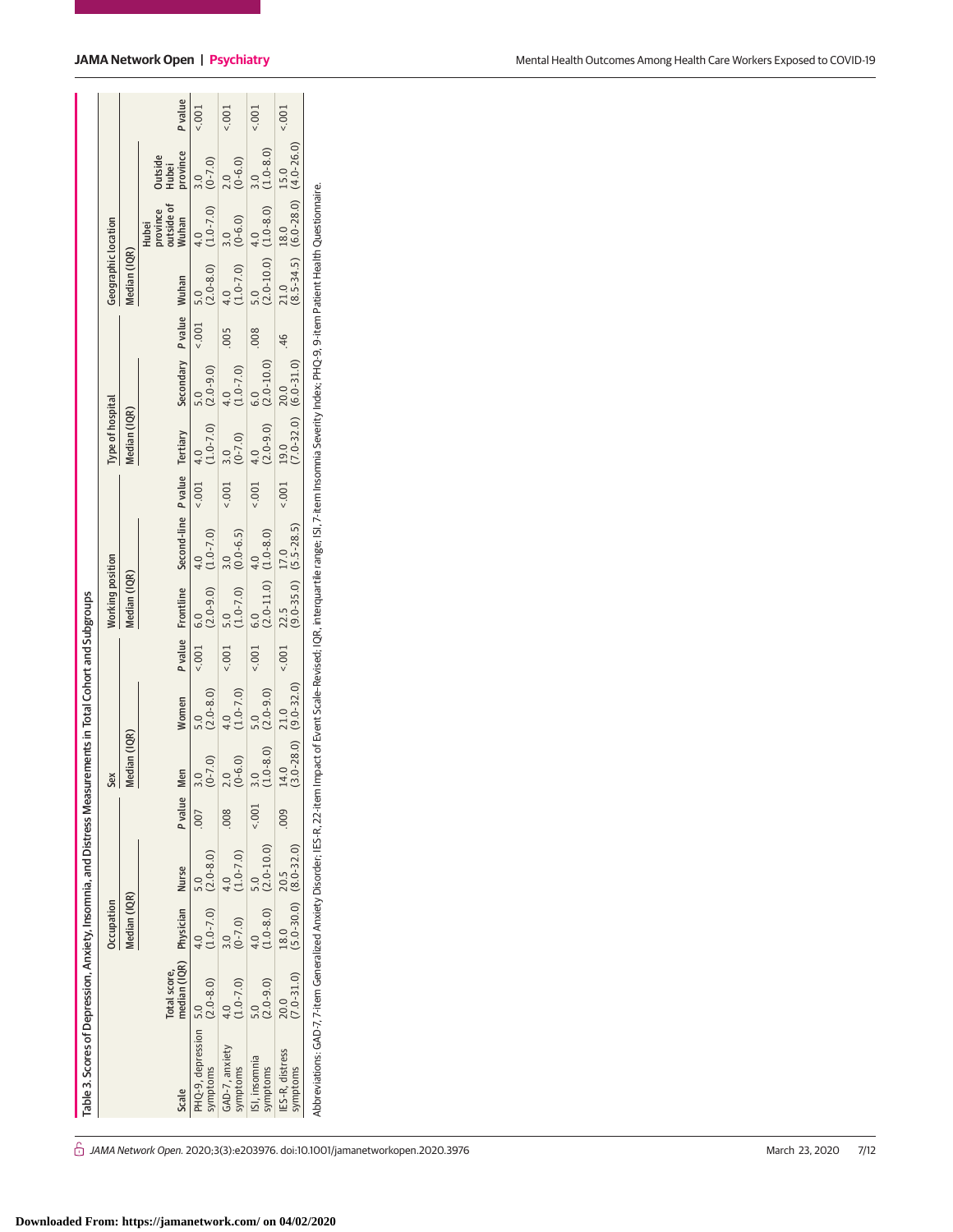workers from tertiary and secondary hospitals reported equally high scores on all 4 scales (eg, median [IQR] PHQ-9 score, 5.0 [2.0-8.0] vs 6.0 [3.0-9.0]; P = .08) (**Table 4**). In pairwise comparisons, participants from Hubei province outside Wuhan and participants outside Hubei province reported similar levels of symptoms of depression, anxiety, insomnia, and distress but were all lower than that of health care workers in Wuhan, the origin of the epidemic (eTable 2 in the [Supplement\)](https://jama.jamanetwork.com/article.aspx?doi=10.1001/jamanetworkopen.2020.3976&utm_campaign=articlePDF%26utm_medium=articlePDFlink%26utm_source=articlePDF%26utm_content=jamanetworkopen.2020.3976). Analyses of scores of 3 factors (avoidance, intrusion, and hyperarousal) derived from the IES-R are presented in eTable 3, eTable 4, and eTable 5 in the [Supplement.](https://jama.jamanetwork.com/article.aspx?doi=10.1001/jamanetworkopen.2020.3976&utm_campaign=articlePDF%26utm_medium=articlePDFlink%26utm_source=articlePDF%26utm_content=jamanetworkopen.2020.3976)

# **Risk Factors of Mental Health Outcomes**

Multivariable logistic regression analysis showed that, after controlling for confounders, being a woman and having an intermediate professional title were associated with severe symptoms of depression, anxiety, and distress (eg, severe depression among women: OR, 1.94; 95% CI, 1.26-2.98;  $P = 0.003$ ; severe anxiety among those with intermediate professional titles: OR, 1.82; 95% CI, 1.38-2.39; P < .001). Compared with working in a tertiary hospital, working in secondary hospitals was associated with more severe symptoms of depression (OR, 1.65; 95% CI, 1.17-2.34; P = .004) and anxiety (OR, 1.43; 95% CI, 1.08-1.90;  $P = .01$ ). Working outside Hubei province was associated with a lower risk of feeling distressed than working in Wuhan (OR, 0.62; 95% CI, 0.43-0.88; P = .008). Compared with working in second-line positions, working in the frontline directly treating patients with COVID-19 appeared to be an independent risk factor for all psychiatric symptoms after adjustment (depression, OR 1.52; 95% CI, 1.11-2.09; P = .01; anxiety, OR 1.57; 95% CI, 1.22-2.02; P < .001; insomnia, OR 2.97; 95% CI, 1.92-4.60; P < .001; distress: OR, 1.60; 95% CI, 1.25-2.04; P < .001) (**Table 5**).

# **Discussion**

This cross-sectional survey enrolled 1257 respondents and revealed a high prevalence of mental health symptoms among health care workers treating patients with COVID-19 in China. Overall, 50.4%, 44.6%, 34.0%, and 71.5% of all participants reported symptoms of depression, anxiety, insomnia, and distress, respectively. Participants were divided in 3 groups (Wuhan, other regions in Hubei province, and regions outside Wuhan province) to compare interregional differences. Most participants were female, were nurses, were aged 26 to 40 years, were married, and worked in tertiary hospitals with a junior technical title. Nurses, women, those working in Wuhan, and frontline workers reported more severe symptoms on all measurements. Our study further indicated that being a woman and having an intermediate technical title were associated with experiencing severe depression, anxiety, and distress. Working in the front line was an independent risk factor for worse mental health outcomes in all dimensions of interest. Together, our findings present concerns about the psychological well-being of physicians and nurses involved in the acute COVID-19 outbreak.

In this study, a significant proportion of participants experienced anxiety, depression, and insomnia symptoms, and more than 70% reported psychological distress. In a previous study during the acute SARS outbreak, 89% of health care workers who were in high-risk situations reported psychological symptoms.<sup>8</sup> The psychological response of health care workers to an epidemic of infectious diseases is complicated. Sources of distress may include feelings of vulnerability or loss of

Table 4. Association of Hospital Type With Scores of Mental Health Outcomes Among Frontline Workers

| Score, median (IQR) |                    |         |
|---------------------|--------------------|---------|
| Tertiary hospital   | Secondary hospital | P value |
| $5.0(2.0-8.0)$      | $6.0(3.0-9.0)$     | .08     |
| $5.0(1.0-7.0)$      | $5.0(2.0-8.0)$     | .23     |
| $6.0(2.0-11.0)$     | $6.0(2.0-11.0)$    | .26     |
| 23.0 (9.0-37.0)     | $21.0(7.5-31.5)$   | .11     |
|                     |                    |         |

Disorder; IES-R, 22-item Impact of Event Scale–Revised; IQR, interquartile range; ISI, 7-item Insomnia Severity Index; PHQ-9, 9-item Patient Health Questionnaire.

Abbreviations: GAD-7, 7-item Generalized Anxiety

 $\stackrel{\frown}{\Pi}$  JAMA Network Open. 2020;3(3):e203976. doi:10.1001/jamanetworkopen.2020.3976 (Reprinted) March 23, 2020 8/12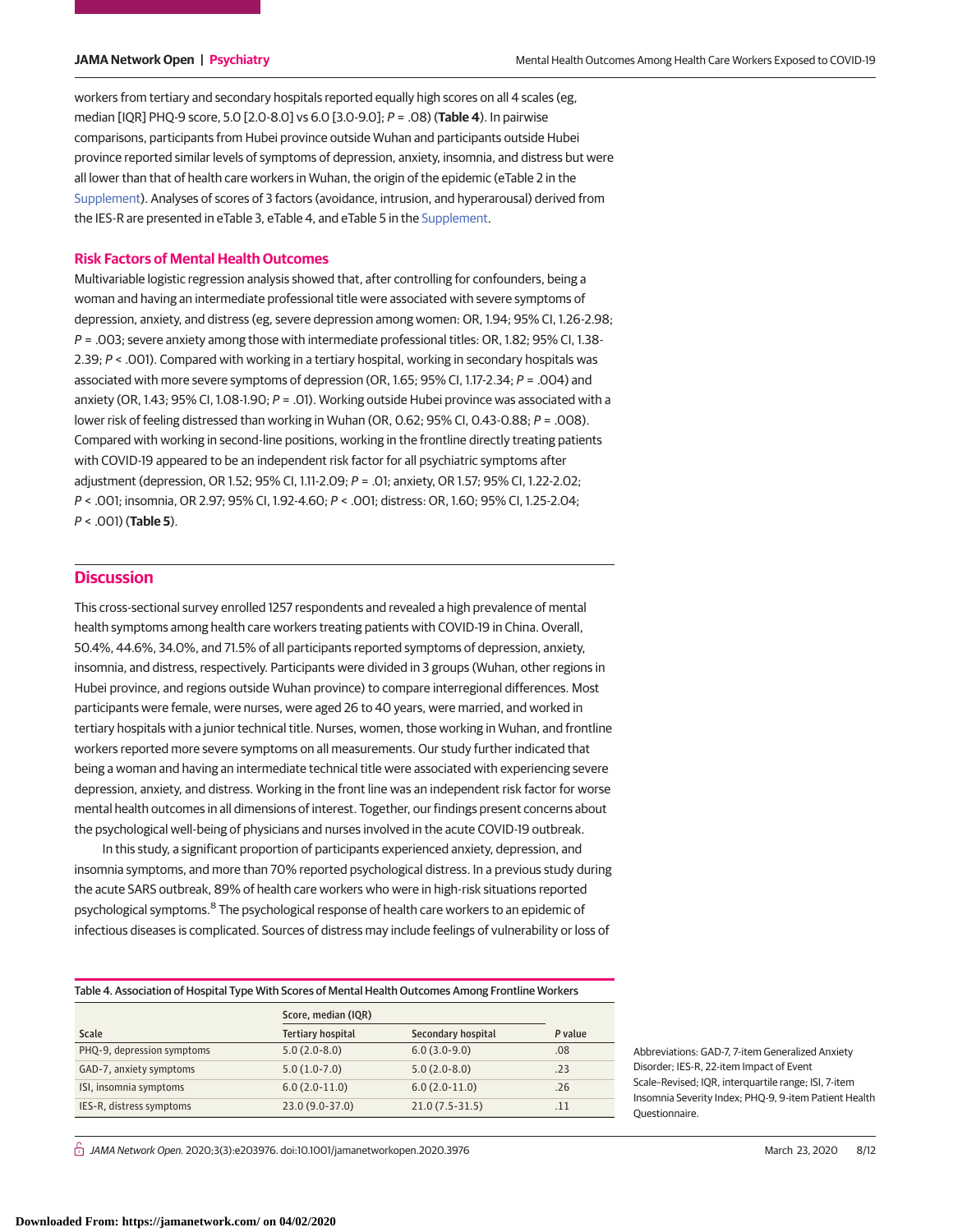|                              | No. of severe cases/   |                                  | P value <sup>b</sup> |         |
|------------------------------|------------------------|----------------------------------|----------------------|---------|
| Variable                     | No. of total cases (%) | Adjusted OR (95%CI) <sup>a</sup> | Category             | Overall |
| PHQ-9, depression symptoms   |                        |                                  |                      |         |
| Sex                          |                        |                                  |                      |         |
| Men                          | 30/293 (10.2)          | 1 [Reference]                    | ΝA                   | .003    |
| Women                        | 156/964 (16.2)         | 1.94 (1.26-2.98)                 | .003                 |         |
| Type of hospital             |                        |                                  |                      |         |
| Tertiary hospital            | 124/933 (13.3)         | 1 [Reference]                    | ΝA                   |         |
| Secondary hospital           | 62/324 (19.1)          | $1.65(1.17-2.34)$                | .004                 | .004    |
| <b>Technical title</b>       |                        |                                  |                      |         |
| Junior                       | 91/699 (13.0)          | 1 [Reference]                    | ΝA                   |         |
| Intermediate                 | 73/378 (19.3)          | $1.77(1.25-2.49)$                | .001                 | .005    |
| Senior                       | 22/180 (12.2)          | $1.21(0.72 - 2.03)$              | .47                  |         |
| Working position             |                        |                                  |                      |         |
| Second-line                  | 92/735 (12.9)          | 1 [Reference]                    | ΝA                   |         |
| Frontline                    | 94/522 (18.0)          | $1.52(1.11-2.09)$                | .01                  | .01     |
| GAD-7, anxiety symptoms      |                        |                                  |                      |         |
| Sex                          |                        |                                  |                      |         |
| Men                          | 66/293 (22.5)          | 1 [Reference]                    | ΝA                   |         |
| Women                        | 299/964 (31.0)         | $1.69(1.23-2.33)$                | .001                 | .001    |
| Type of hospital             |                        |                                  |                      |         |
| Tertiary hospital            | 255/933 (27.3)         | 1 [Reference]                    | ΝA                   |         |
| Secondary hospital           | 110/324 (34.0)         | 1.43 (1.08-1.90)                 | .01                  | .01     |
| <b>Technical title</b>       |                        |                                  |                      |         |
| Junior                       | 184/699 (26.3)         | 1 [Reference]                    | ΝA                   |         |
| Intermediate                 | 141/378 (37.3)         | 1.82 (1.38-2.39)                 | < .001               | < 0.01  |
| Senior                       | 40/180 (22.2)          | $1.01(0.67-1.51)$                | .97                  |         |
| Working position             |                        |                                  |                      |         |
| Second-line                  | 184/735 (25.0)         | 1 [Reference]                    | ΝA                   |         |
| Frontline                    | 181/522 (34.7)         | 1.57 (1.22-2.02)                 | < .001               | < .001  |
| ISI, insomnia symptoms       |                        |                                  |                      |         |
| Working position             |                        |                                  |                      |         |
| Second-line                  | 33/735 (4.5)           | 1 [Reference]                    | ΝA                   |         |
| Frontline                    | 64/522 (12.3)          | 2.97 (1.92-4.60)                 | < .001               | < .001  |
| IES-R, distress symptoms     |                        |                                  |                      |         |
| Sex                          |                        |                                  |                      |         |
| Men                          | 83/293 (28.3)          | 1 [Reference]                    | ΝA                   |         |
| Women                        | 357/964 (37.0)         | $1.45(1.08-1.96)$                | .01                  | .01     |
| <b>Technical title</b>       |                        |                                  |                      |         |
| Junior                       | 225/699 (32.2)         | 1 [Reference]                    | ΝA                   |         |
| Intermediate                 | 169/378 (44.7)         | $1.94(1.48-2.55)$                | < .001               |         |
| Senior                       | 46/180 (25.6)          | $1.03(0.69-1.55)$                |                      | < .001  |
|                              |                        |                                  | .87                  |         |
| Working position             |                        | 1 [Reference]                    |                      |         |
| Second-line                  | 220/735 (29.9)         |                                  | ΝA                   | < .001  |
| Frontline                    | 220/522 (42.1)         | $1.60(1.25-2.04)$                | < .001               |         |
| Location                     |                        |                                  |                      |         |
| Wuhan                        | 298/760 (39.2)         | 1 [Reference]                    | ΝA                   |         |
| Hubei province outside Wuhan | 79/261 (30.2)          | $0.77(0.57 - 1.06)$              | .10                  | .02     |
| Outside Hubei province       | 63/236 (26.7)          | $0.62(0.43 - 0.88)$              | .008                 |         |

Abbreviation: GAD-7, 7-item Generalized Anxiety Disorder; IES-R, 22-item Impact of Event Scale–Revised; ISI, 7-item Insomnia Severity Index; OR, odds ratio; PHQ-9, 9-item Patient Health Questionnaire; NA, not applicable.

<sup>a</sup> Adjusted for sex, age, marriage, educational level, technical title, place of residence, working position, and type of hospital, when appropriate.

 $<sup>b</sup>$  Category refers to the P value for each category vs</sup> the reference, while overall refers to the results of the logistic regression.

 $\hat{\Box}$  JAMA Network Open. 2020;3(3):e203976. doi:10.1001/jamanetworkopen.2020.3976 (Reprinted) March 23, 2020 9/12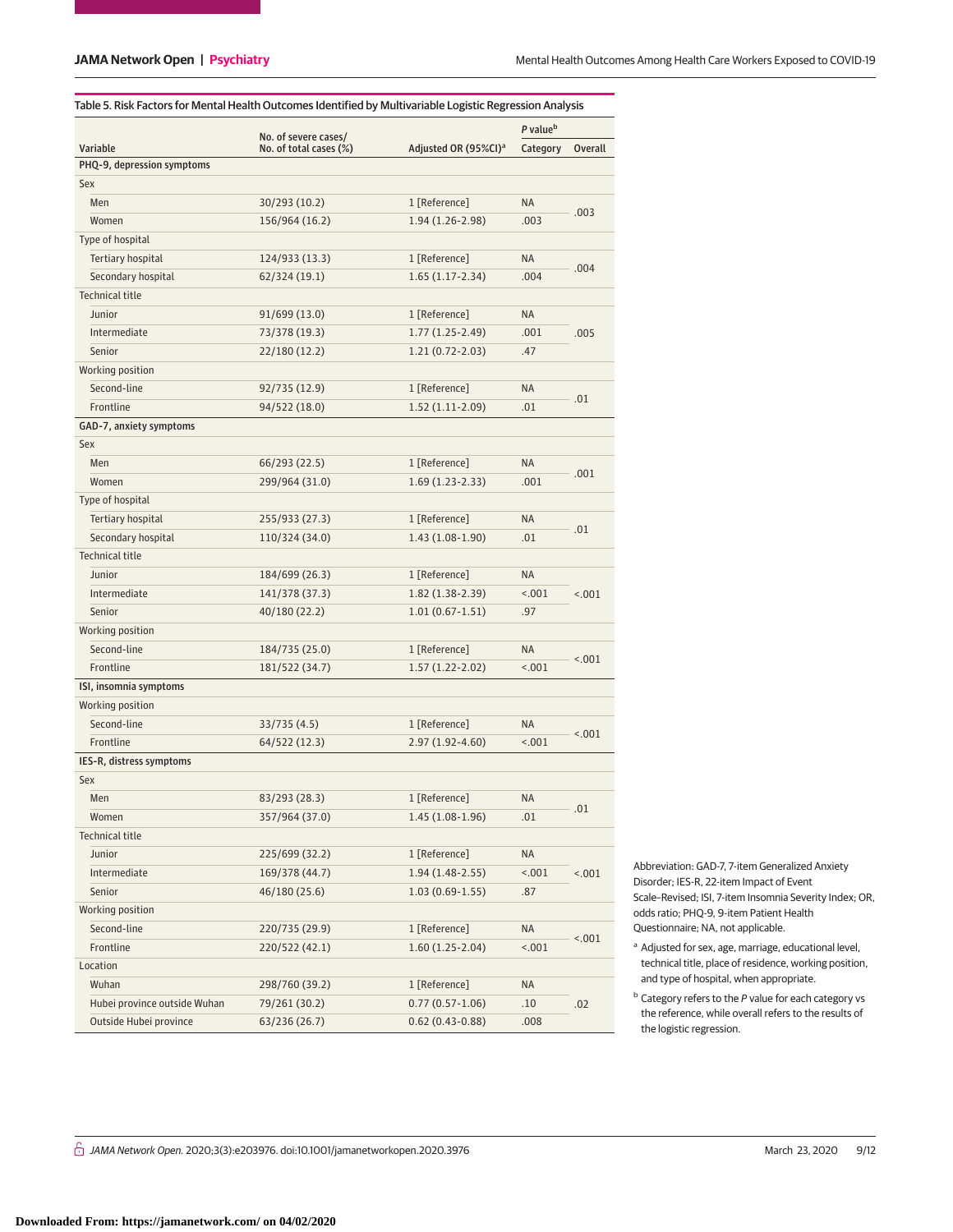control and concerns about health of self, spread of virus, health of family and others, changes in work, and being isolated.<sup>15</sup> The fact that COVID-19 is human-to-human transmissible,<sup>1,3</sup> associated with high morbidity, and potentially fatal<sup>16</sup> may intensify the perception of personal danger. Additionally, predictable shortages of supplies and an increasing influx of suspected and actual cases of COVID-19 contribute to the pressures and concerns of health care workers.<sup>17</sup>

Of note, 76.7% of all participants were women, and 60.8% were nurses (90.8% of whom were female). Our findings further indicate that women reported more severe symptoms of depression, anxiety, and distress. Frontline nurses treating patients with COVID-19 are likely exposed to the highest risk of infection because of their close, frequent contact with patients and working longer hours than usual.<sup>18,19</sup> Moreover, 71.5% of all nurses had junior titles, indicating that most had fewer years of work experience. During the SARS outbreak, a study conducted among health care workers in emergency departments also showed that nurses were more likely to develop distress and use behavioral disengagement than physicians.<sup>15</sup> Frontline nurses treating patients with SARS were physically and psychologically challenged when committing themselves to providing high-quality nursing care for patients.<sup>19-22</sup> Moreover, at the early stage of the SARS epidemic, nurses may have been less likely to be warned about exposure or provided with adequate protections.<sup>22</sup> Particular attention is warranted regarding the mental health well-being of women and nurses treating patients with COVID-19.

Another finding in our study was that, compared with those in Hubei province outside Wuhan and those outside Hubei province, health care workers in Wuhan reported more severe symptoms of depression, anxiety, insomnia, and distress. Multivariable logistic regression analysis showed that working outside Hubei province was associated with lower risk of experiencing distress. These findings indicated more stress among health care workers in Wuhan, the origin and epicenter of the epidemic in China. In addition, working as a frontline health care worker with direct engagement of patients with COVID-19 was an independent risk factor for all symptoms. As frontline health care workers in Wuhan were at especially high risk for symptoms of depression, anxiety, insomnia, and distress, their mental health may require special attention.

### **Limitations**

This study has several limitations. First, it was limited in scope. Most participants (81.2%) were from Hubei province, limiting the generalization of our findings to less affected regions. Second, the study was carried out during 6 days and lacks longitudinal follow-up. Because of the increasingly arduous situation, the mental health symptoms of health care workers could become more severe. Thus, long-term psychological implications of this population are worth further investigation. Third, this study was unable to distinguish the association of symptoms with being a clinician in this region vs simply living in this region (because there was no comparator group) and was also unable to distinguish preexisting mental health symptoms vs new symptoms. Fourth, although the response rate of this study was 68.7%, response bias may still exist if the nonrespondents were either too stressed to respond or not at all stressed and therefore not interested in this survey.

# **Conclusions**

In this survey study of physicians and nurses in hospitals with fever clinics or wards for patients with COVID-19 in China, health care workers responding to the spread of COVID-19 reported high rates of symptoms of depression, anxiety, insomnia, and distress. Protecting health care workers is an important component of public health measures for addressing the COVID-19 epidemic. Special interventions to promote mental well-being in health care workers exposed to COVID-19 need to be immediately implemented, with women, nurses, and frontline workers requiring particular attention.

 $\bigcap$  JAMA Network Open. 2020;3(3):e203976. doi:10.1001/jamanetworkopen.2020.3976 (Reprinted) March 23, 2020 10/12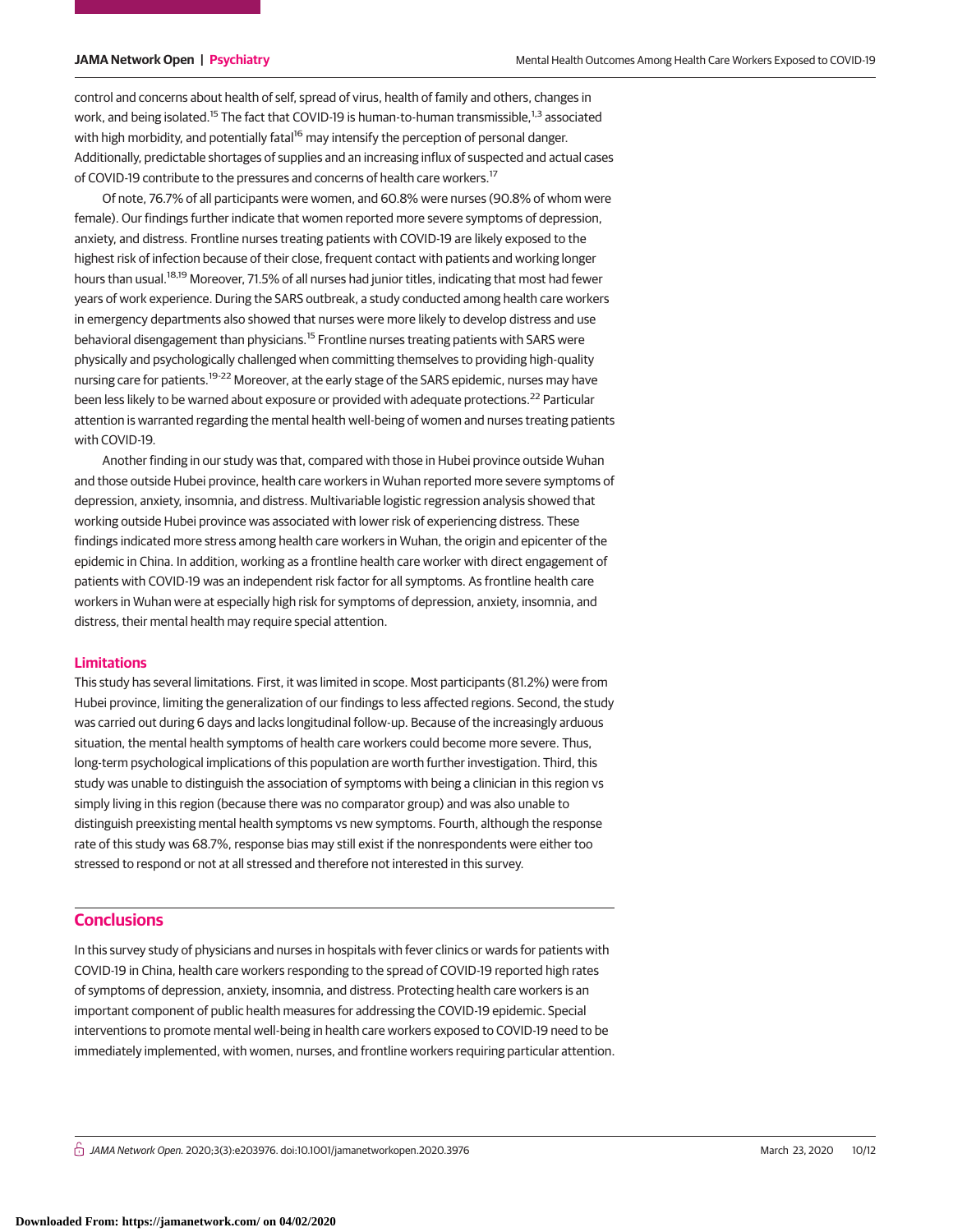# **ARTICLE INFORMATION**

**Accepted for Publication:** March 2, 2020.

**Published:** March 23, 2020. doi[:10.1001/jamanetworkopen.2020.3976](https://jama.jamanetwork.com/article.aspx?doi=10.1001/jamanetworkopen.2020.3976&utm_campaign=articlePDF%26utm_medium=articlePDFlink%26utm_source=articlePDF%26utm_content=jamanetworkopen.2020.3976)

**Open Access:** This is an open access article distributed under the terms of the [CC-BY License.](https://jamanetwork.com/journals/jamanetworkopen/pages/instructions-for-authors#SecOpenAccess/?utm_campaign=articlePDF%26utm_medium=articlePDFlink%26utm_source=articlePDF%26utm_content=jamanetworkopen.2020.3976) © 2020 Lai J et al. JAMA Network Open.

**Corresponding Authors:** Zhongchun Liu, MD, Department of Psychiatry, Renmin Hospital of Wuhan University, 238 Jiefang Rd, Wuhan 430060, China [\(zcliu6@whu.edu.cn\)](mailto:zcliu6@whu.edu.cn); Shaohua Hu, MD, Department of Psychiatry, First Affiliated Hospital, Zhejiang University School of Medicine, 79 Qingchun Rd, Hangzhou 310003, China [\(dorhushaohua@zju.edu.cn\)](mailto:dorhushaohua@zju.edu.cn).

**Author Affiliations:** Department of Psychiatry, First Affiliated Hospital, Zhejiang University School of Medicine, Hangzhou, China (Lai, J. Hu, Wei, Huang, S. Hu); Department of Psychiatry, Renmin Hospital of Wuhan University, Wuhan, China (Ma, Y. Wang, Cai, Li, Tan, Kang, Yao, G. Wang, Liu); Department of Psychiatry, Wuhan Youfu Hospital, Wuhan, China (Wu); Department of Psychiatry, Jingmen No. 2 People's Hospital, Jingmen, China (Du); Department of Psychiatry, Wuhan Wudong Hospital, Wuhan, China (Chen); Department of Nursing, First Affiliated Hospital, Zhejiang University School of Medicine, Hangzhou, China (H. Wang).

**Author Contributions:** Drs Liu and S. Hu had full access to all of the data in the study and take responsibility for the integrity of the data and the accuracy of the data analysis. Drs Lai, Ma, and Y. Wang contributed equally and share first authorship. Drs Liu and S. Hu contributed equally as senior authors.

Concept and design: Liu, S. Hu.

Acquisition, analysis, or interpretation of data: Lai, Ma, Y. Wang, Cai, J. Hu, Wei, Wu, Du, Chen, Li, Tan, Kang, Yao, Huang, H. Wang, G. Wang.

Drafting of the manuscript: Lai, Ma, Y. Wang, Liu, S. Hu.

Critical revision of the manuscript for important intellectual content: Lai, Cai, J. Hu, Wei, Wu, Du, Chen, Li, Tan, Kang, Yao, Huang, H. Wang, G. Wang, Liu, S. Hu.

Statistical analysis: Ma, Y. Wang, Liu, S. Hu.

Obtained funding: Liu, S. Hu.

Administrative, technical, or material support: Lai, Cai, J. Hu, Wei, Wu, Du, Chen, Li, Tan, Kang, Yao, Huang, H. Wang, G. Wang.

Supervision: G. Wang, Liu, S. Hu.

**Conflict of Interest Disclosures:** None reported.

**Funding/Support:** This study was supported by grants 2018YFC1314600 and 2016YFC1307100 from the National Key Research and Development Program of China.

**Role of the Funder/Sponsor:** The funder had no role in the design and conduct of the study; collection, management, analysis, and interpretation of the data; preparation, review, or approval of the manuscript; and decision to submit the manuscript for publication.

**Additional Contributions:** We thank all the participants who contributed to our work.

#### **REFERENCES**

**1**. Li Q, Guan X, Wu P, et al. Early transmission dynamics in Wuhan, China, of novel coronavirus-infected pneumonia [published online January 29, 2020]. N Engl J Med. 2020. doi[:10.1056/NEJMoa2001316](https://dx.doi.org/10.1056/NEJMoa2001316)

**2**. The National Health Commission of China. Updates on the novel coronavirus outbreak up to March 2, 2020. Accessed March 3,2020. <http://www.nhc.gov.cn/xcs/yqtb/202003/c588ee20113b4136b27f2a07faa7075b.shtml>

**3**. Rothe C, Schunk M, Sothmann P, et al. Transmission of 2019-nCoV infection from an asymptomatic contact in Germany [published online January 30, 2020]. N Engl J Med. 2020. doi[:10.1056/NEJMc2001468](https://dx.doi.org/10.1056/NEJMc2001468)

**4**. World Health Organization. Statement on the second meeting of the International Health Regulations (2005) Emergency Committee regarding the outbreak of novel coronavirus (2019-nCoV). Published January 30, 2020. Accessed February 2, 2020. [https://www.who.int/news-room/detail/30-01-2020-statement-on-the-second](https://www.who.int/news-room/detail/30-01-2020-statement-on-the-second-meeting-of-the-international-health-regulations-(2005)-emergency-committee-regarding-the-outbreak-of-novel-coronavirus-(2019-ncov))[meeting-of-the-international-health-regulations-\(2005\)-emergency-committee-regarding-the-outbreak](https://www.who.int/news-room/detail/30-01-2020-statement-on-the-second-meeting-of-the-international-health-regulations-(2005)-emergency-committee-regarding-the-outbreak-of-novel-coronavirus-(2019-ncov))[of-novel-coronavirus-\(2019-ncov\)](https://www.who.int/news-room/detail/30-01-2020-statement-on-the-second-meeting-of-the-international-health-regulations-(2005)-emergency-committee-regarding-the-outbreak-of-novel-coronavirus-(2019-ncov))

**5**. Maunder R, Hunter J, Vincent L, et al. The immediate psychological and occupational impact of the 2003 SARS outbreak in a teaching hospital. CMAJ[. 2003;168\(10\):1245-1251.](https://www.ncbi.nlm.nih.gov/pubmed/12743065)

**6**. Bai Y, Lin CC, Lin CY, Chen JY, Chue CM, Chou P. Survey of stress reactions among health care workers involved with the SARS outbreak. Psychiatr Serv. 2004;55(9):1055-1057. doi[:10.1176/appi.ps.55.9.1055](https://dx.doi.org/10.1176/appi.ps.55.9.1055)

 $\bigcap$  JAMA Network Open. 2020;3(3):e203976. doi:10.1001/jamanetworkopen.2020.3976 (Reprinted) March 23, 2020 11/12